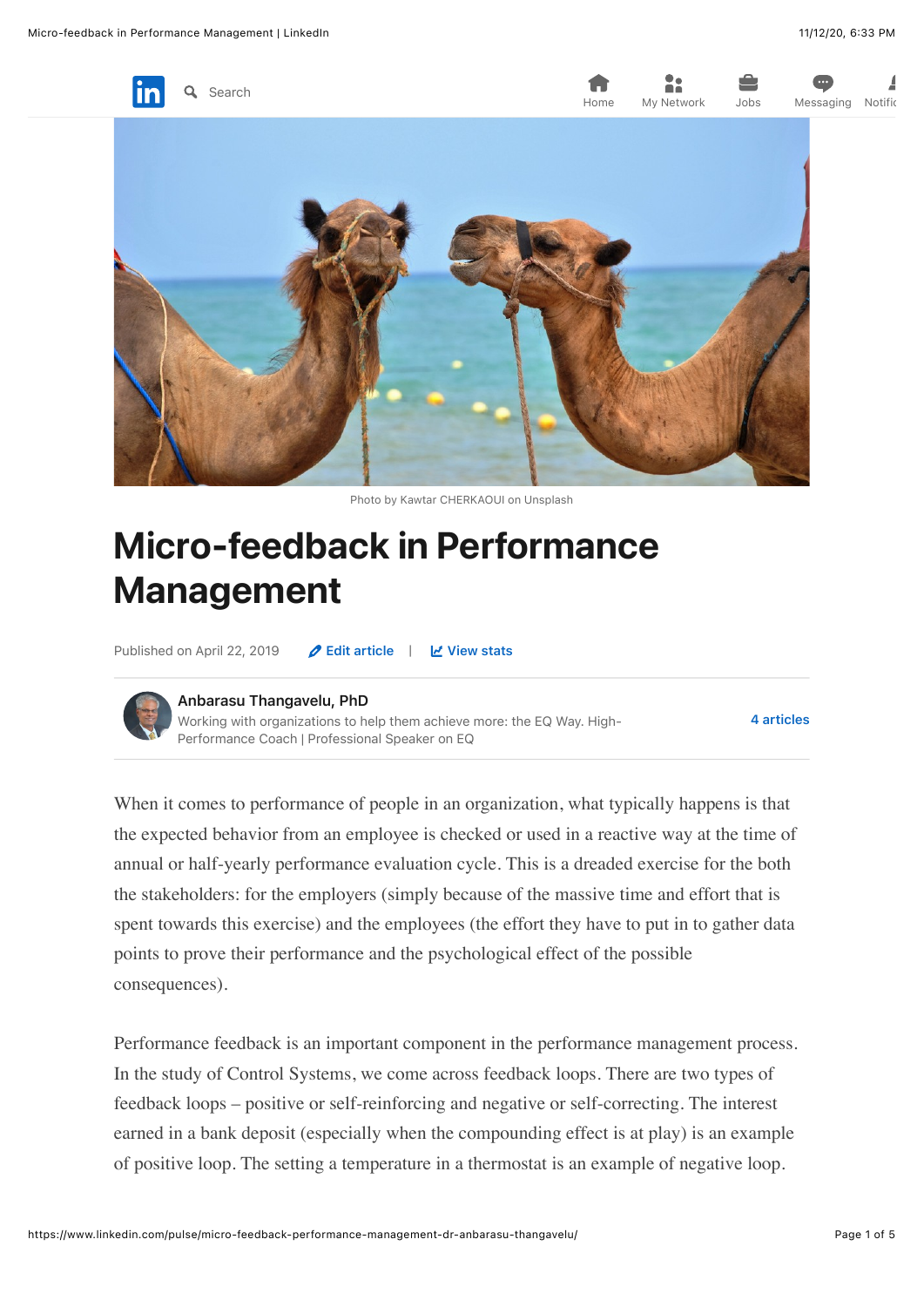Feedback is provided to course-correct an employee's actions so that the desired outcome (a department's goal, or a target or an individual's target) is reached. For decades, in majority of the organizations, the performance review and feedback-giving has been an annual or semi-annual routine. While the intention of the exercise is self-reinforcement, in effect, it has been primarily used in a self-correcting mode. In the last few years, many organizations such as IBM, Gap, Adobe, GE, Microsoft have moved away from the annual performance reviews and bringing in some other form more frequent reviews that is more helpful to both the stakeholders. With more frequent reviews, more frequent feedback becomes important.

# Feedback: For Behavior or Action?

Feedback should be given for encouraging the change in the behavior that will get the employee closer to the desired outcome rather than directing change in actions or activities.

For example, 'Hey Bob, you should have done this way to get the vendor to give you more discount'. This feedback limits the scope of self-improvement. The employee may start to look for more advice from the managers in subsequent situations. Another example is "Hey Sam, here after, don't do it as you have done it in the 'xyz' case". Managers tend to be judgmental in giving feedback this way. Past performances become riders in the feedback.

But, when you say, 'Hey Bob, have you thought about any other ways of getting more discount? What other factors have you considered or who else have you talked to or what additional information could have you had to get more discount?', you are opening up a possibility of the thought process of Bob and an eventual change in the behavior for better negotiations in the subsequent vendor interactions. Obviously, when there is a change in behavior, a change in action will follow.

More managers spend lot of time in giving advise on changing the activities. There are many factors like project duration, severity of the deviation can force the managers to resort to directing change in activities to bring about immediate and visible results for the desired outcome. However, to develop an effective performance culture, a positive, self-reinforcing feedback loop will be beneficial for the organizations.

### Micro-messaging and Nudges:

Recently, I have watched **[Rajendran Dandapani](https://www.linkedin.com/in/rajendran/)** of Zoho explaining an experiment called micro-messaging being run in his organization to improve the employee engagement especially with the millennial workforce. Watch this **[video](https://www.youtube.com/watch?v=Moa4C_VgDVI&t=959s)** to know more on it. They have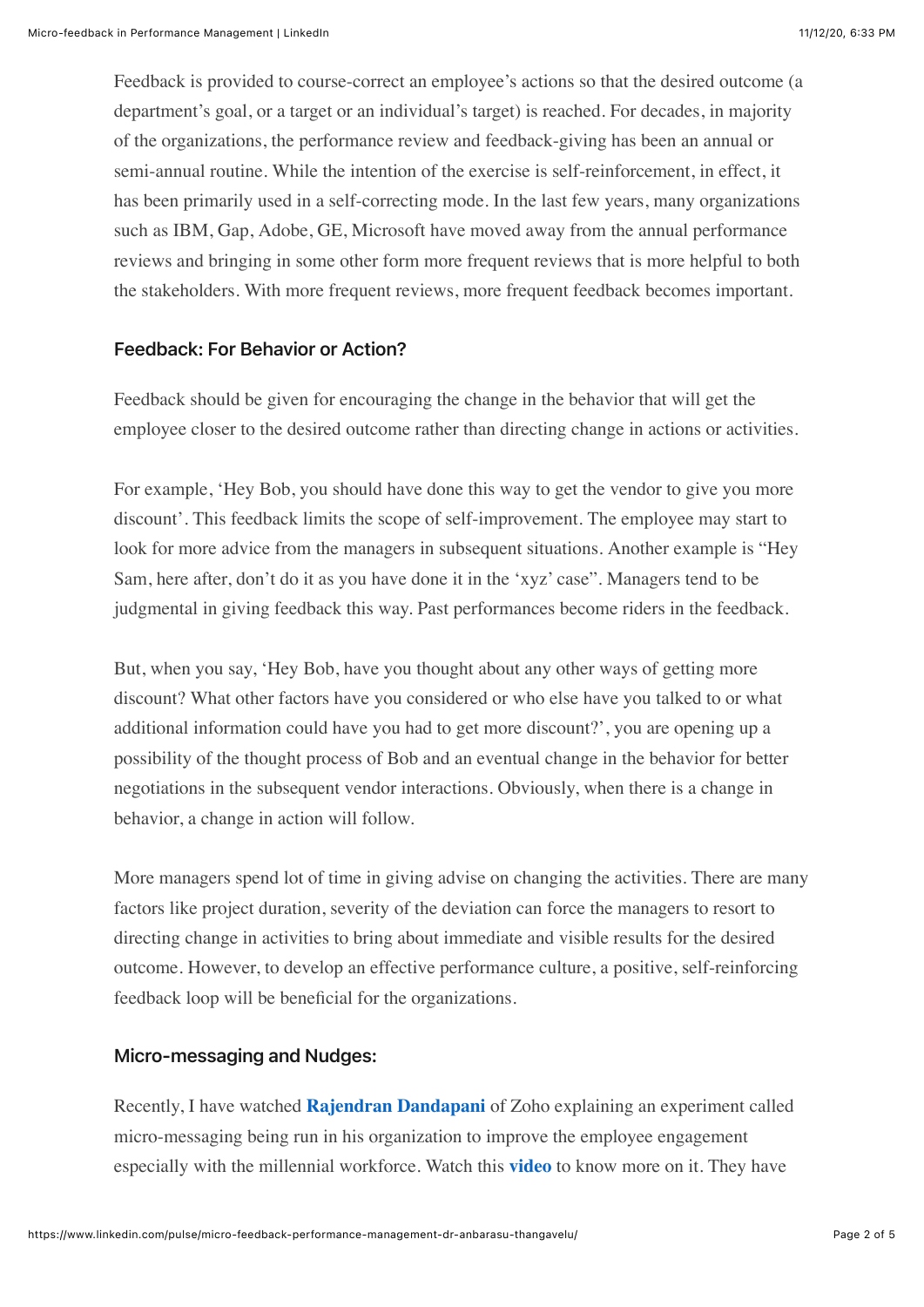chosen 9 categories for which employees can appreciate or thank any other employees through an internal messaging system. This proved to be a hit and boosted the engagement level significantly.

In a recent LinkedIn **[article](https://www.linkedin.com/pulse/want-drive-change-nudge-management-answer-dr-kiran-bala/)**, **[Dr. Kiran Bala](https://www.linkedin.com/in/kiranbalaeqcoach/)** has talked about nudge management to drive change. The behavioral science based Nudge theory suggests positive reinforcement and indirect suggestions can influence behavior change in individuals and groups without them realizing. Nudges are used very effectively by online marketers and organizations. Examples of use of nudges vary from influencing people's behavior for organ donations, recyclable waste separation, ordering extra fries or drinks, reusing the towels in the hotels.

# Micro-Feedback

The micro-messaging concept along with the nudge management can be extended to the performance feedback. A **micro-feedback process** can be developed with evaluation categories and behavioral nudges towards the desired outcomes. More millennial are entering or already there in the workforce of many organizations. Managing their expectations of continuous feedback becomes one of the critical success factors for an effective performance management process.

Micro-feedback has three important characterstics:

- 1. *It should create a positive reinforcement for the receiver to perform better.*
- 2. *It should be given frequently.*
- 3. *It should be given only when there is a context for the feedback.*

With the help of technology, a simple and effective micro-feedback platform can easily be developed and deployed. With its continuous and more frequent (by design) nature, the micro-feedback process will help employees achieve a higher performance with a more positive mindset.

*Have you seen or come across micro-feedback or any other similar systems in your organization or others? Please share your thoughts in the comments section below. Learning never stops.*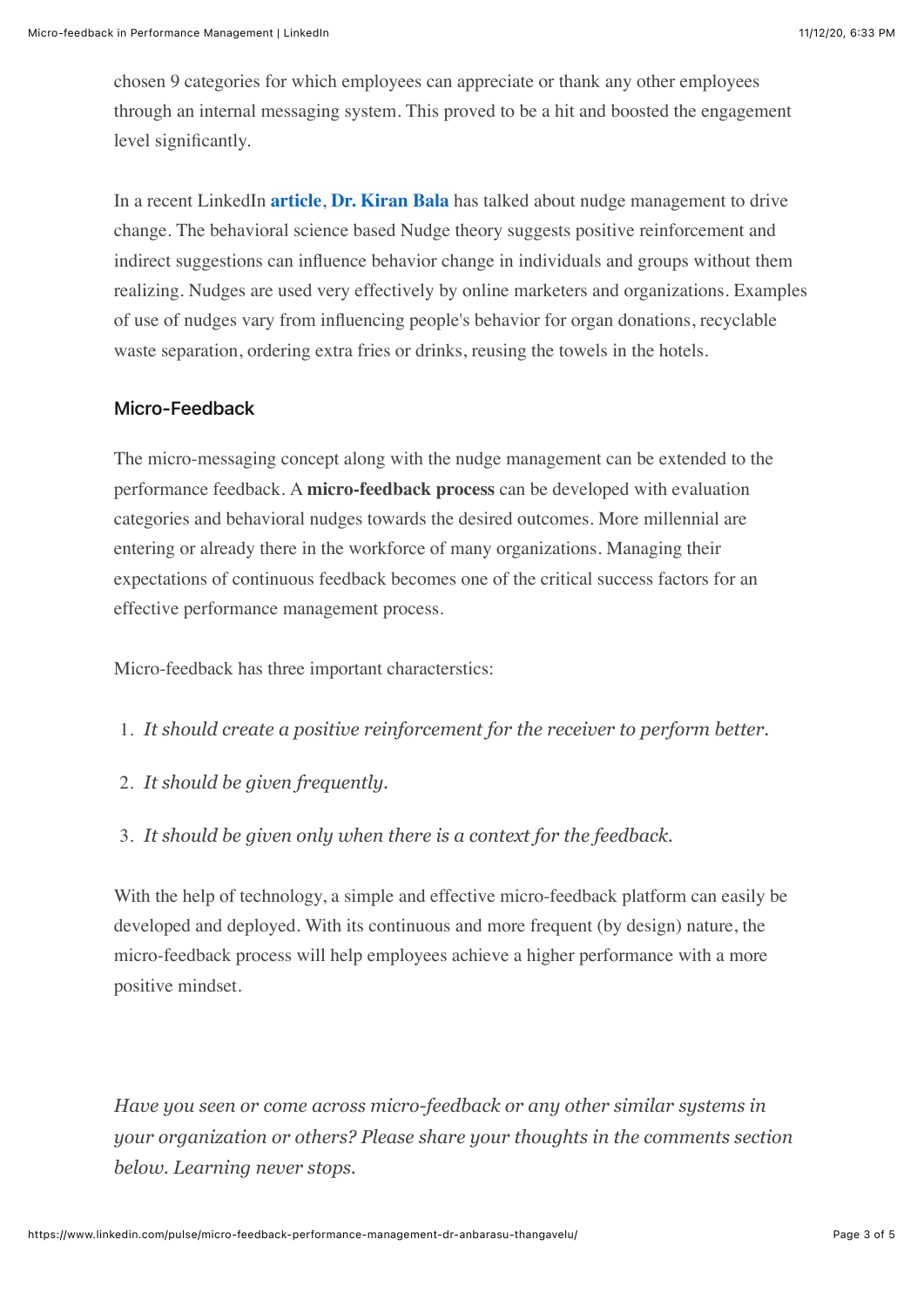Report this

[4 articles](https://www.linkedin.com/in/anbarasu/detail/recent-activity/posts/)

#### Published by



#### [Anbarasu Thangavelu, PhD](https://www.linkedin.com/in/anbarasu/)

Working with organizations to help them achieve more: the EQ Way. High-Performance Coach | Professional Speaker on EQ Published • 1y

[Wrote a new article about de](https://www.linkedin.com/feed/hashtag/?keywords=%23performancemanagement)veloping a micro-feedback process for an effective performance management system. [#performancemanagement](https://www.linkedin.com/feed/hashtag/?keywords=%23microfeedback) #microfeedback #nudge



#### [Anbarasu Thangavelu, PhD](https://www.linkedin.com/in/anbarasu/)

Working with organizations to help them achieve more: the EQ Way. High-Performance Coach | Professional Speaker on EQ

# า Anbarasu Thangavelu, PhD